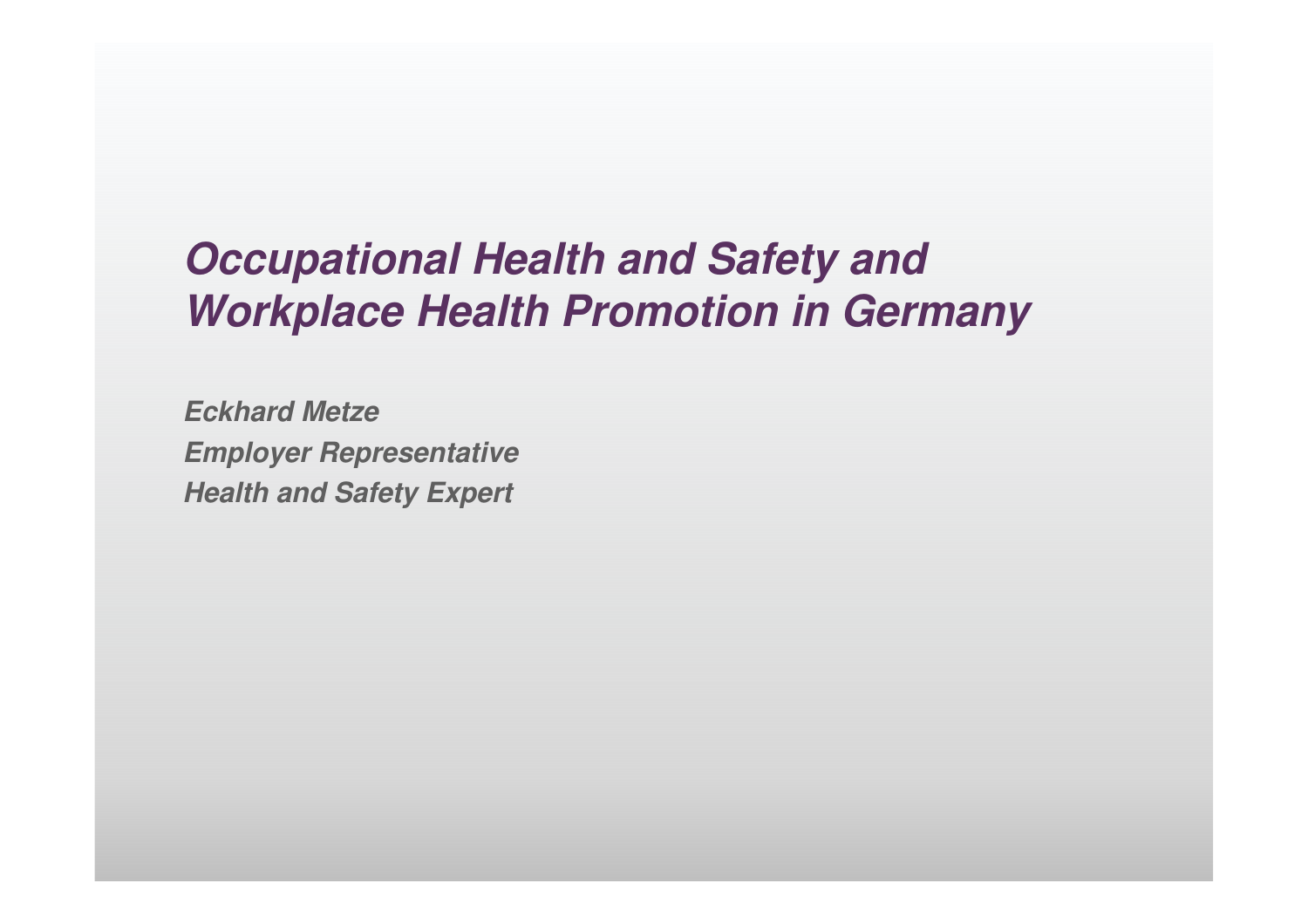#### **Occupational Health and Safety and Workplace Health Promotion in Germany**

- I. What is the BDA (Confederation of German Employers' Associations)?
- II. How does occupational safety and health (OSH) in Germany "work" and what benefits can the companies get from good OSH?
- III. Workplace Health Promotion motivation and economic incentives for employers
- IV. Conclusions

Eckhard Metze, Ljubljana, 18.10.2016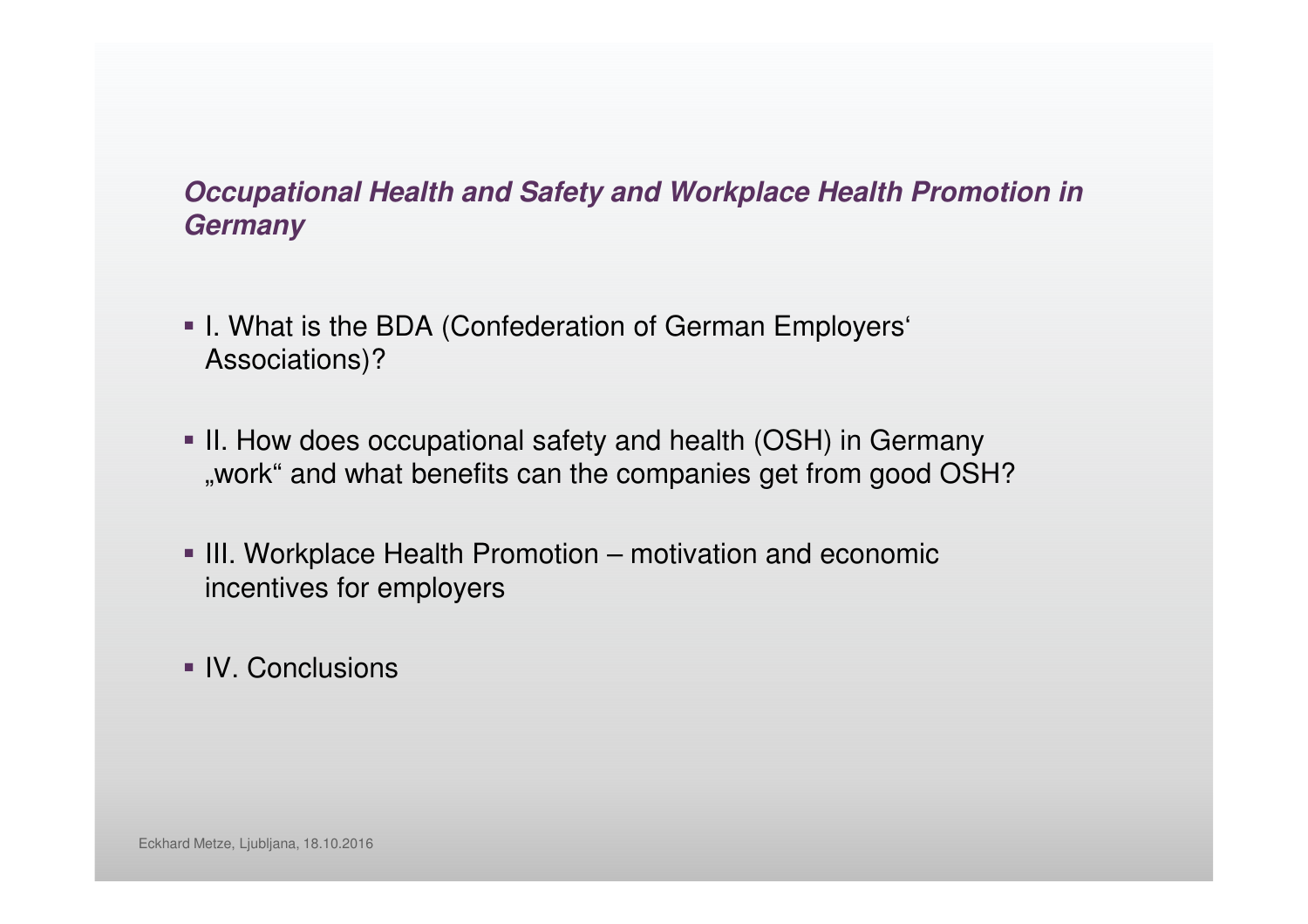#### **Confederation of German Employers' Associations (BDA)**



BDAs missions:

- • Representation of business interests in the field of social policy (central mission)
- • Engagement in the work of committees at national, European and international level, in expert hearings, in social insurance selfadministration bodies
- • Discussion partner for its members, the general public, German government and German parliament on all issues linked to social and pay policy, labour law, education personnel and society policy
- • Organisation and moderation of crosssectoral and country-wide consensus between its' members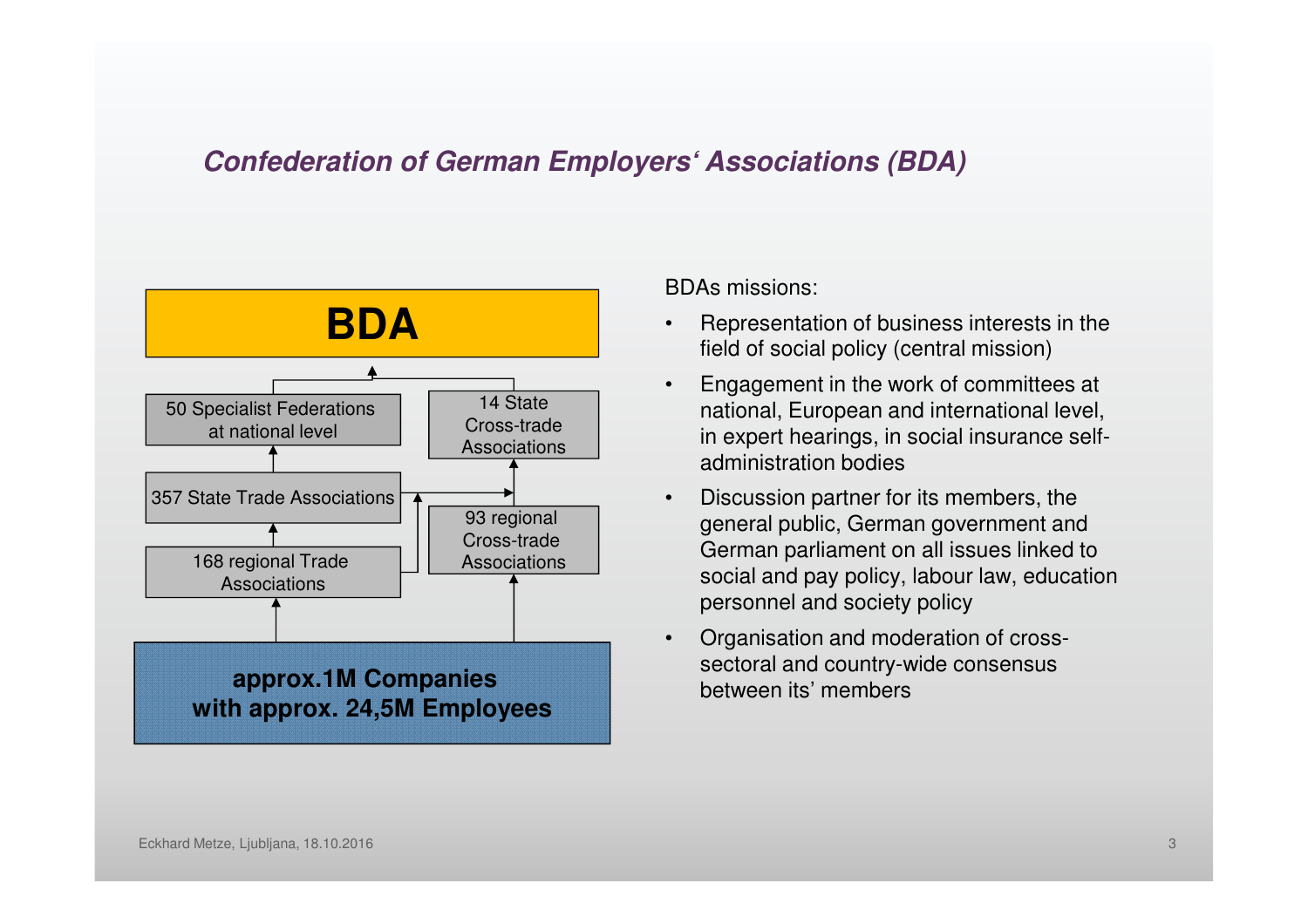- **Health and safety regulations can be found in various laws and** regulations of the State and in accident prevention regulations of the Social Accident Insurance
- The State regulations are increasingly based on EU directive
- The Statutory Accident Insurance has a supplementary rulebook. It consists of accident prevention regulations (binding for the companies), rules and information.
- All companies in Germany have to be member of a Statutory Accident Insurance (Berufsgenossenschaft: German Social Accident Insurance Institutions for trade and industry)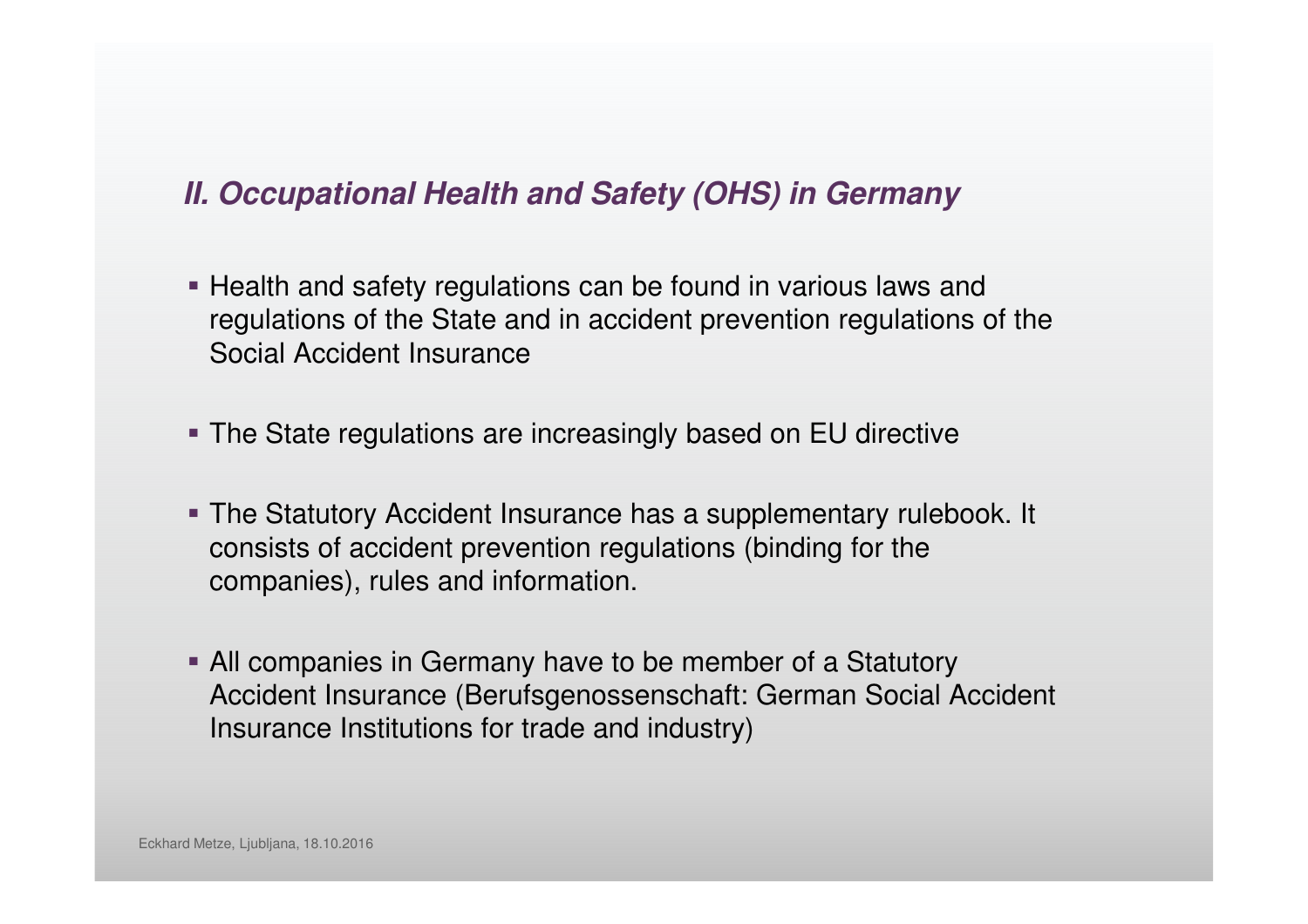German Social Accident Insurance Institutions cover:

- **occupational accidents**
- **Commuting accidents**
- occupational diseases

The contributions

- **are entirely paid by employers**
- Average rate: 1.21 % of companies payroll (range from 0.7 to 8 %)
- Amount depends on size of the payroll, sector of industry and risk class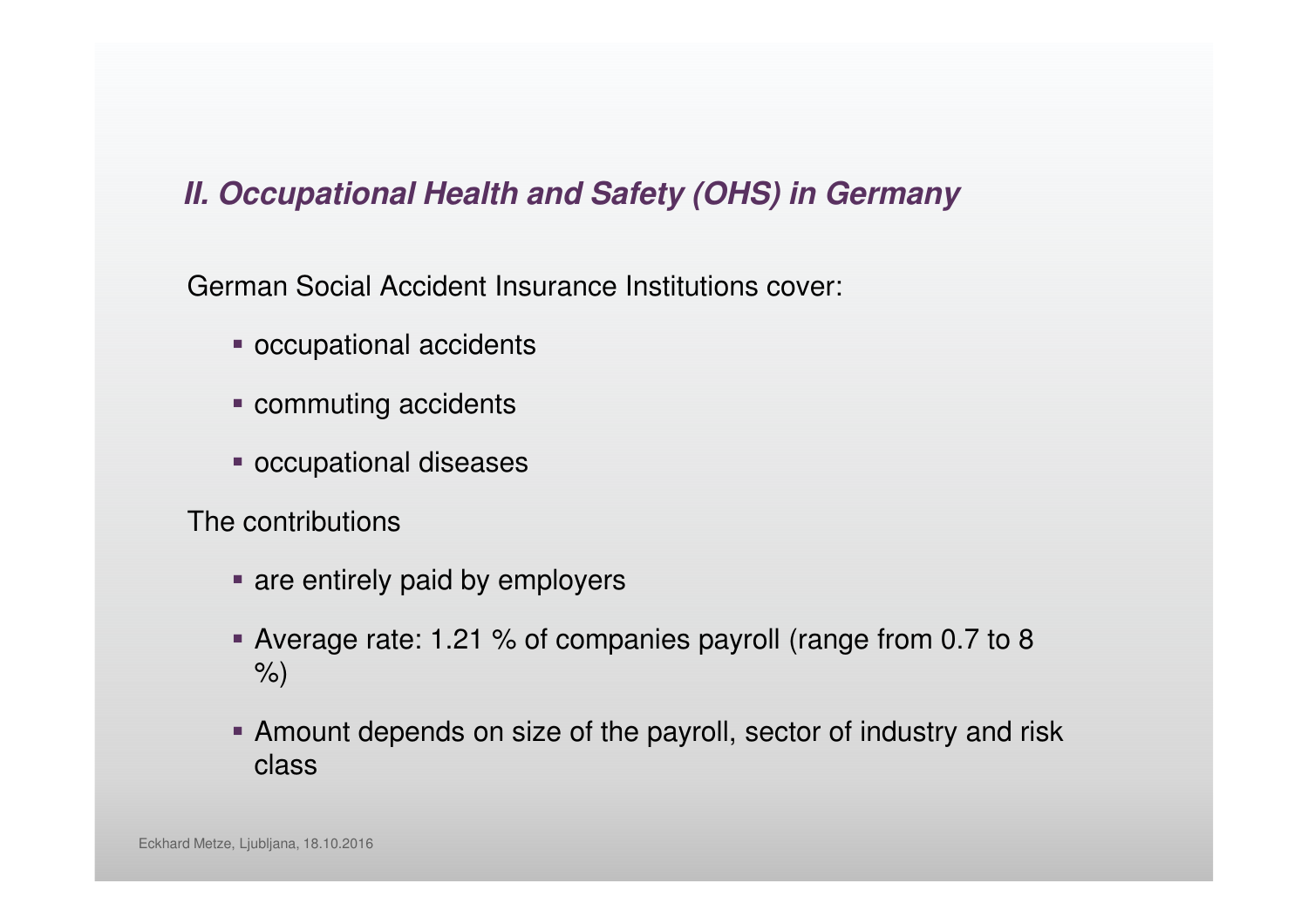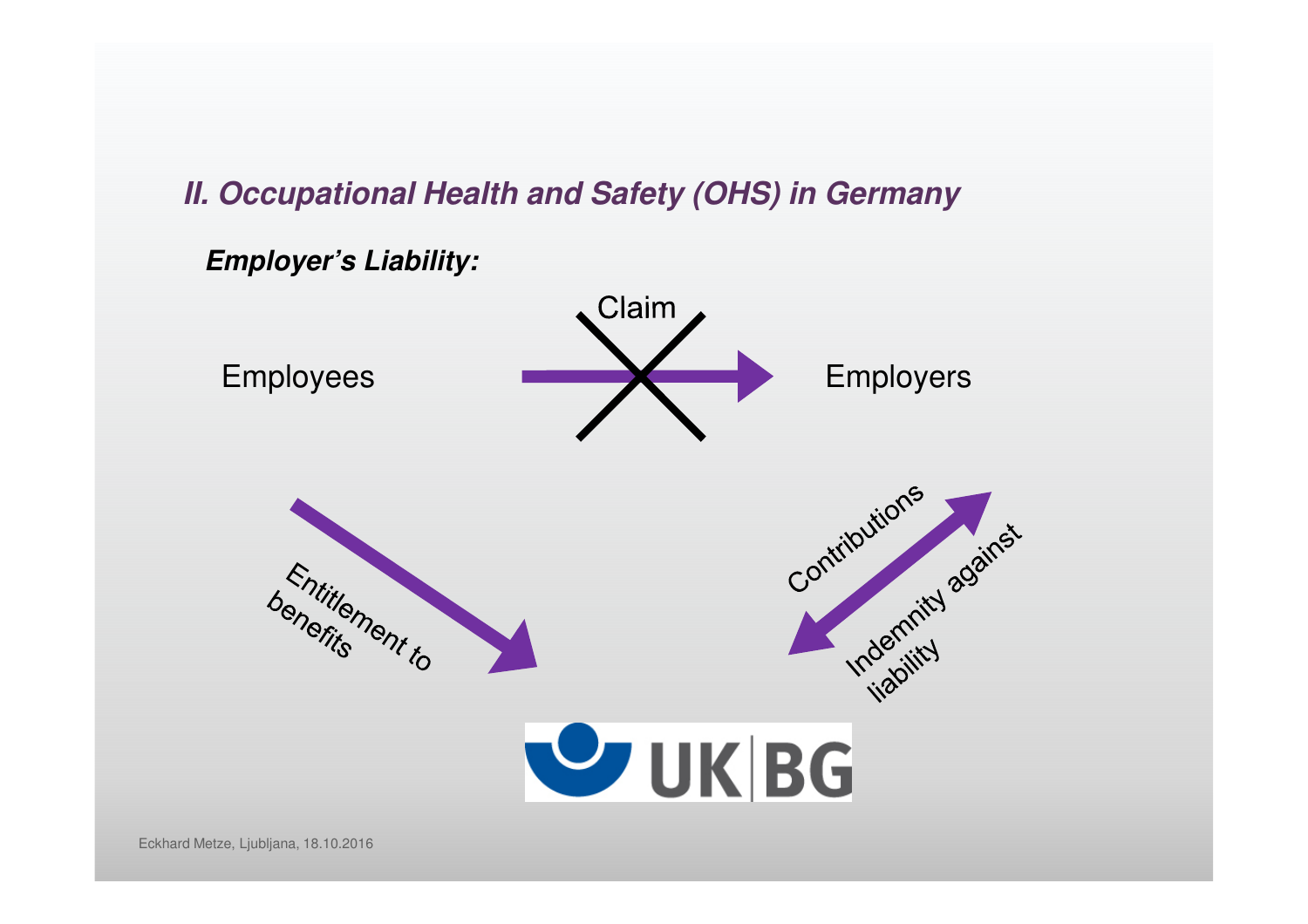Legal Mandate of the Accident Insurance Institutions:

The German Social Accident Insurance Institutions are to:

- prevent occupational accidents, occupational diseases and work related health hazards "with all suitable means";
- **restore the health and performance of the insured "with all** suitable means" after an occupational accident or an occupational disease;
- **award monetary compensation to the insured or their surviving** dependants.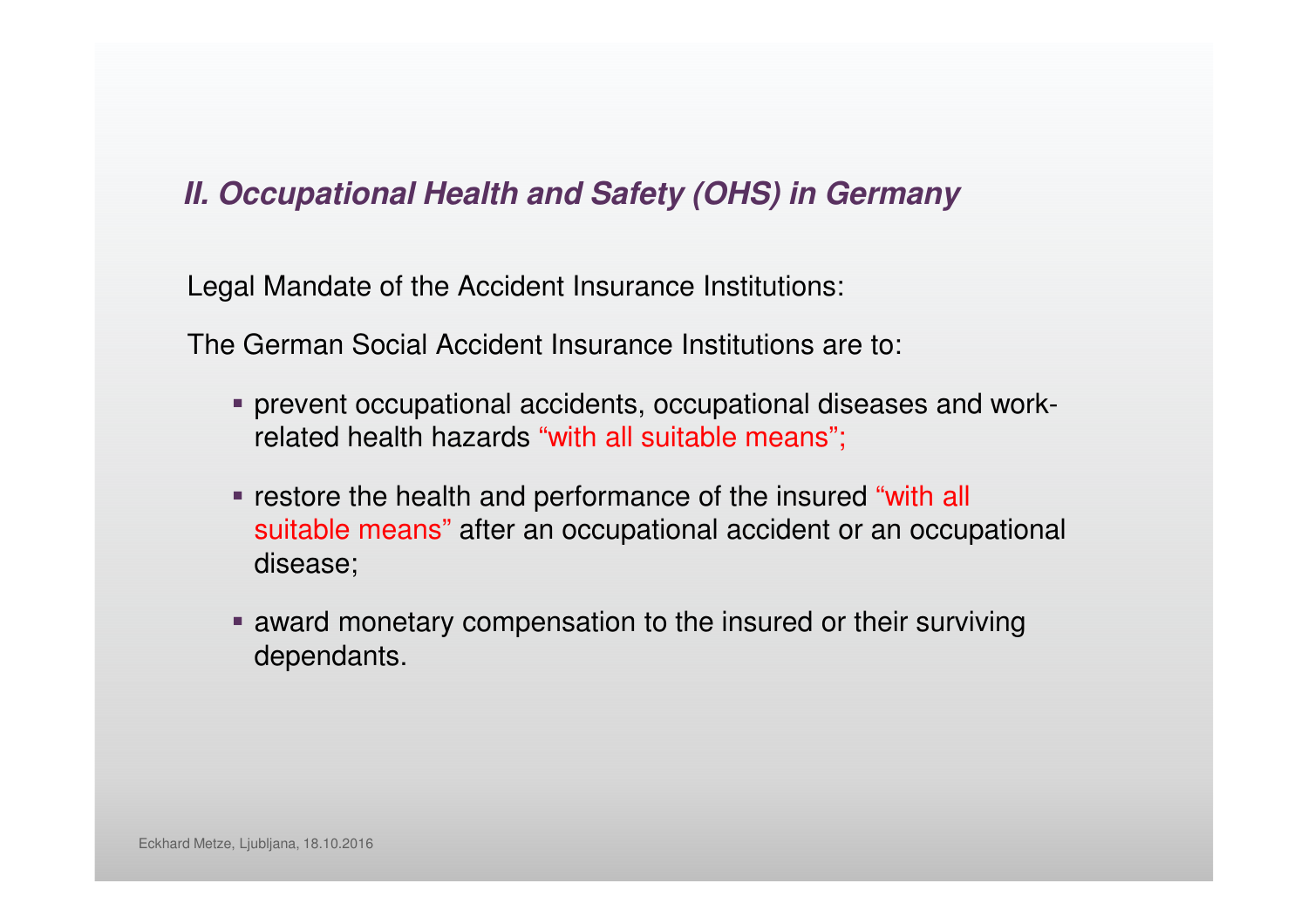- **Responsibilities and Targets of Prevention** 
	- To promote safety and health at work
		- **To reduce risks for life and health**
		- To make unavoidable risks controllable
		- To support the employer or institution with advice in the field of occupational health and safety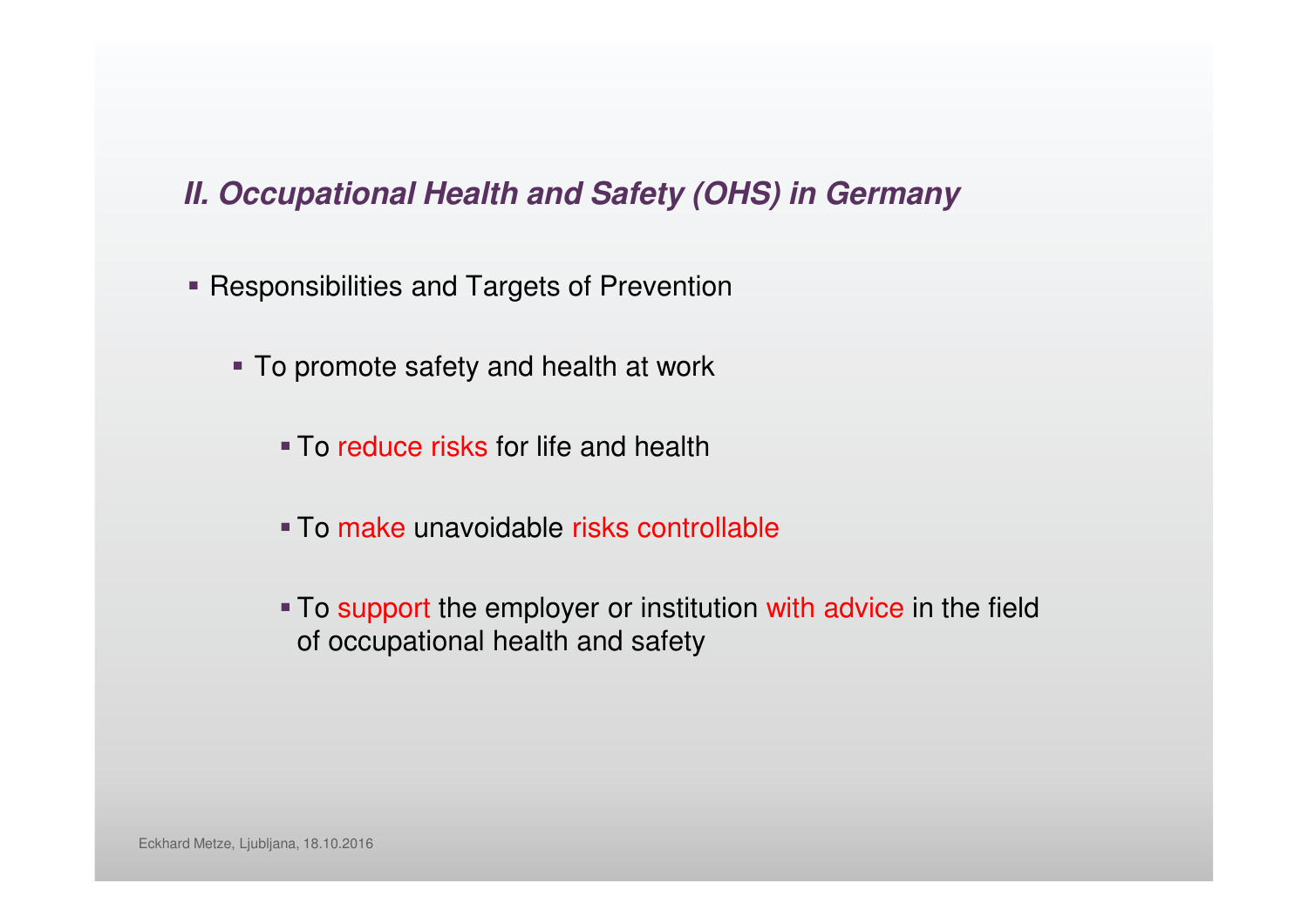To promote Occupational Health and Safety the members of the German Social Accident Insurance have developed an extensive catalog of measures:

- **incentive systems**
- **Consultation**
- **Supervision by occupational** physicians and OSH professionals
- **assessment**
- **Figure 1 research, development and pilot** projects
- **information on consultation**
- **Exercise 2 resting and certification**
- **set of rules and regulations**
- **qualification**
- **Supervision inclusive of event**related consultation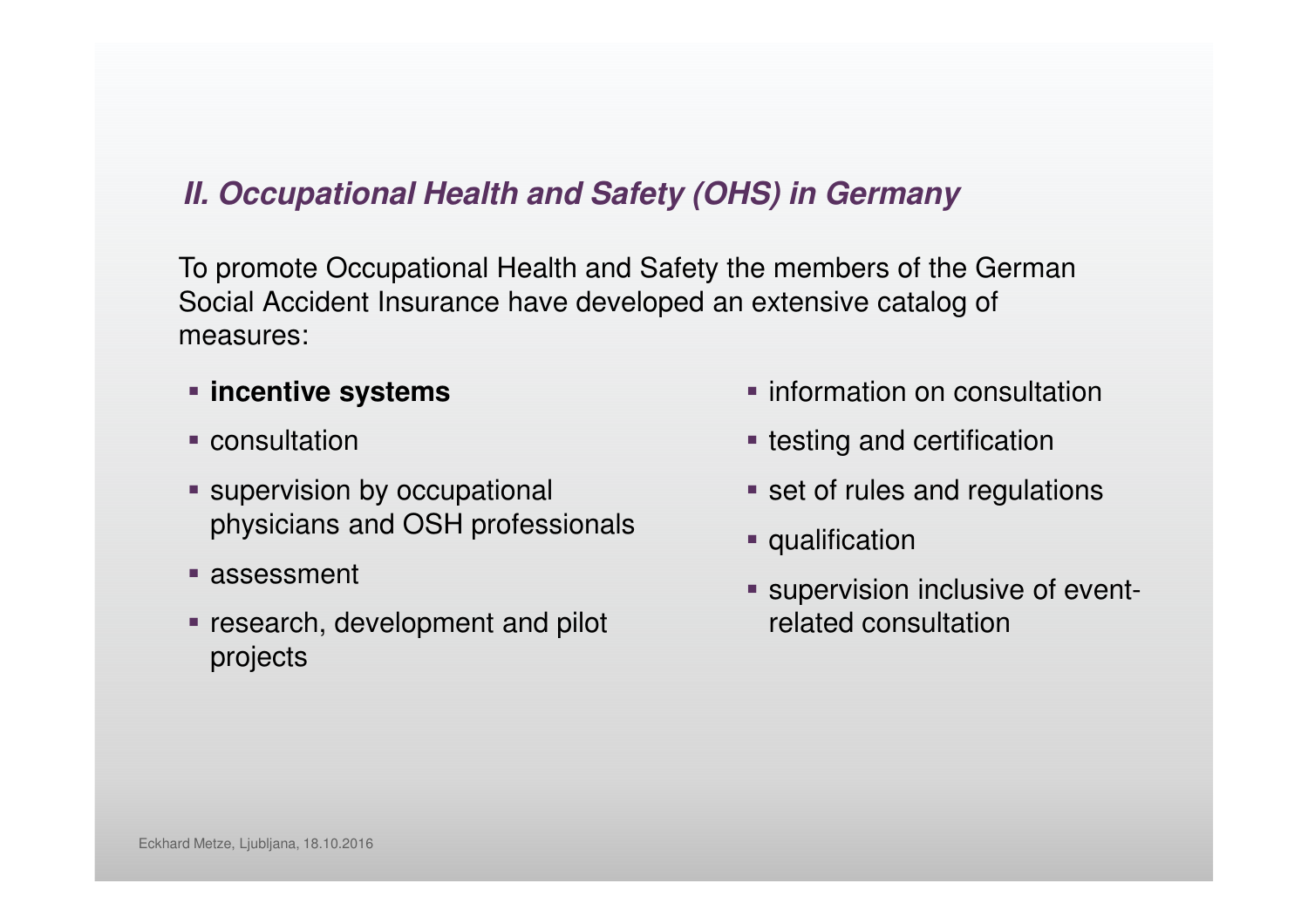- Incentive systems possibilities according to the Code of Social Law:
	- **Despite from non-monetary benefits for companies who have** safe and healthy working conditions, companies can also getmonetary benefits from their Statutory Accident Insurance
	- The Statutory Accident Insurance has according to the Code of Social law (§ 162 SGB VII) two possibilities how they can give monetary benefits to companies with good OHS:
		- Awards for companies with prevention measures, which go beyond what the occupational health and safety laws usually require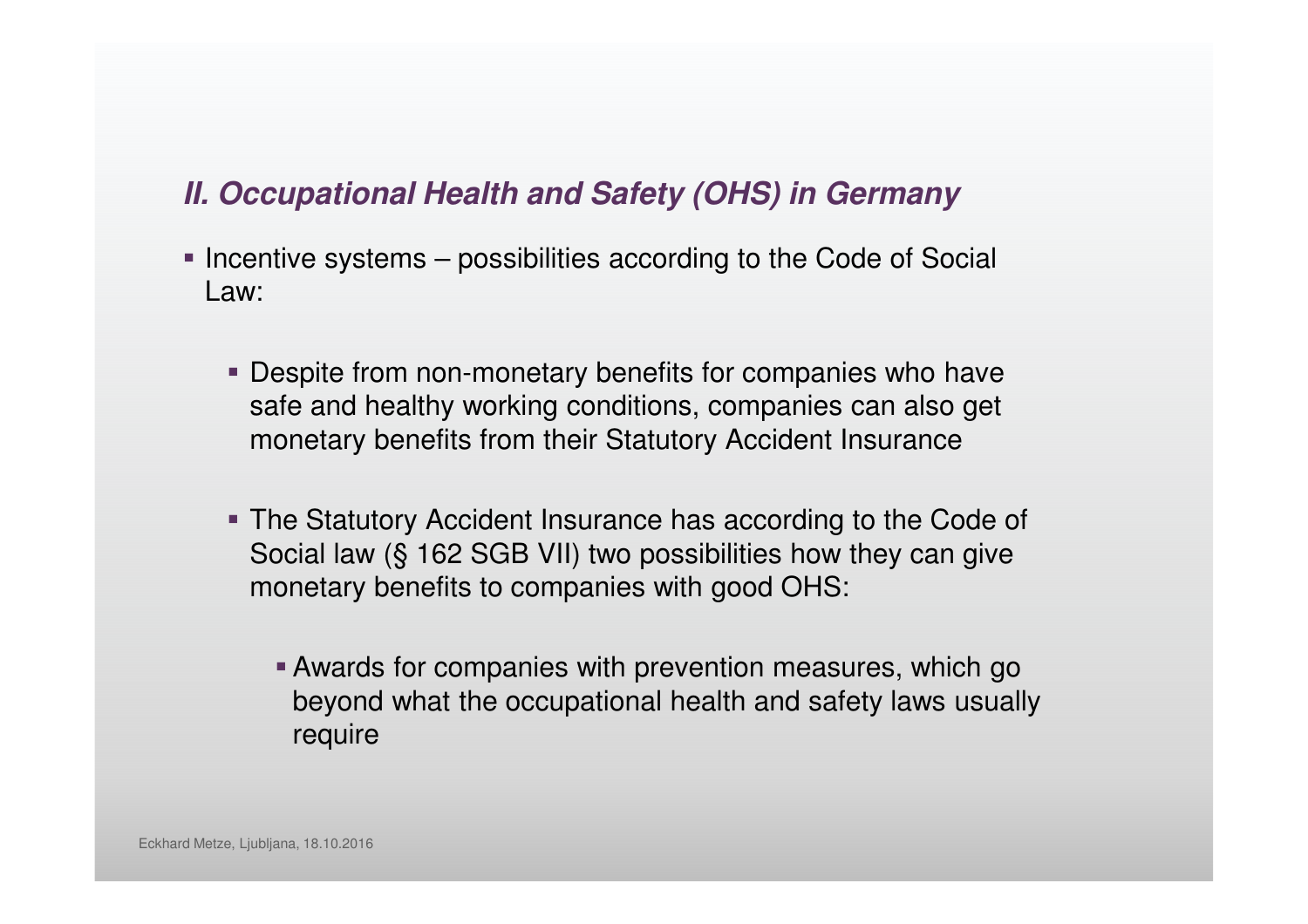- **Premium discounts for the premium to the Statutory Accident** Insurance (e.g.: premium discount for a company which has less occupational accidents then the average of similar companies in their sector).
- The Statutory Accident Insurance with their self-administration (representatives of the employers and the employees) can decide on their one, for what measures in the field of health and safety they want to give awards or premium discounts.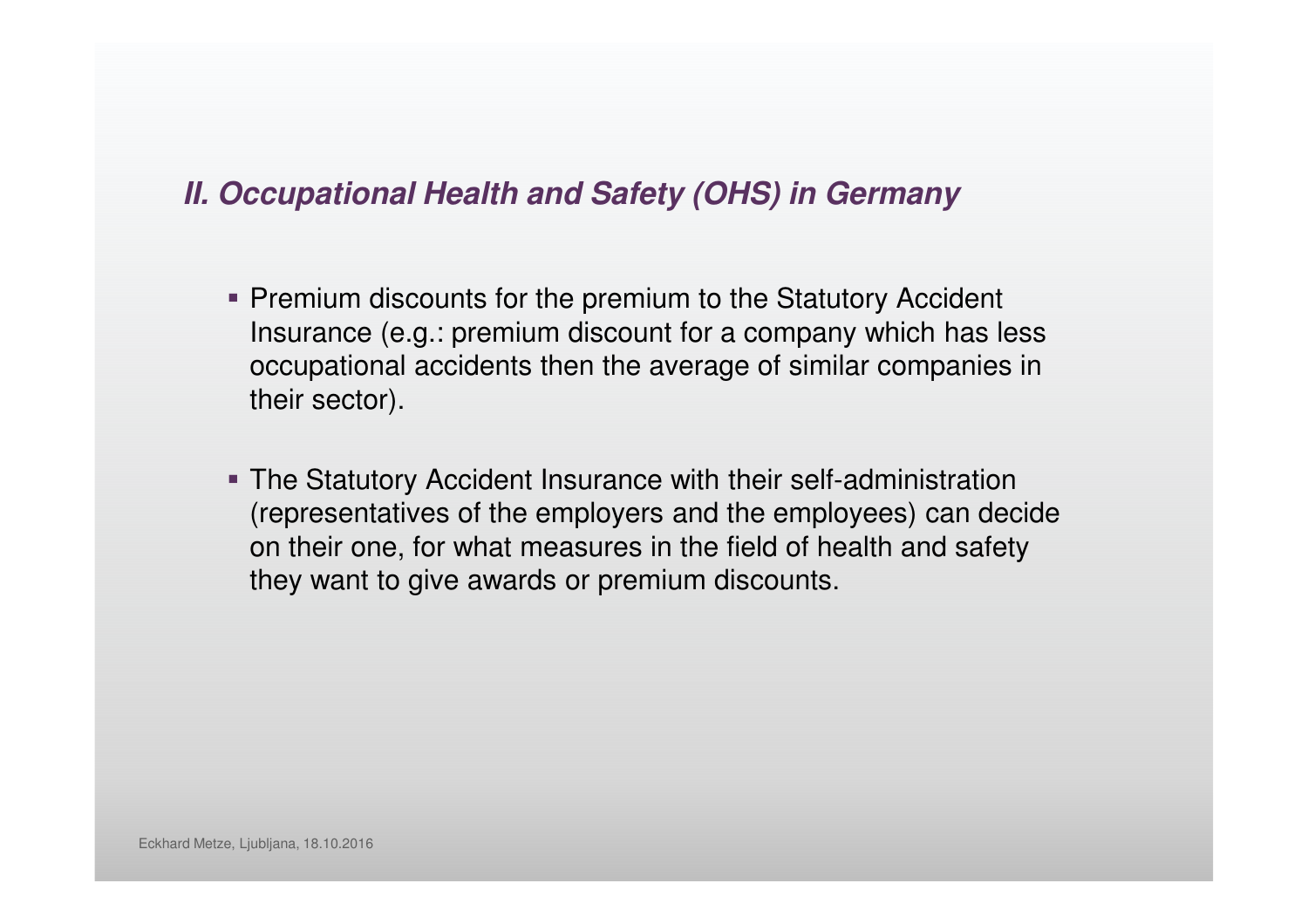- **OHS is very important for German companies**
- **Health and safety at work are essential components of the legal** obligation of the employer
- Healthy and safe working conditions avoid damage to the employees' health, enhances its images, improve business operations and processes, avoid costs of medical treatment, wage replacementcosts and pensions for the social system and can bring awards or reduce the premium for the Statutory Accident Insurance
- OHS brings benefits for both: the employees' and the employers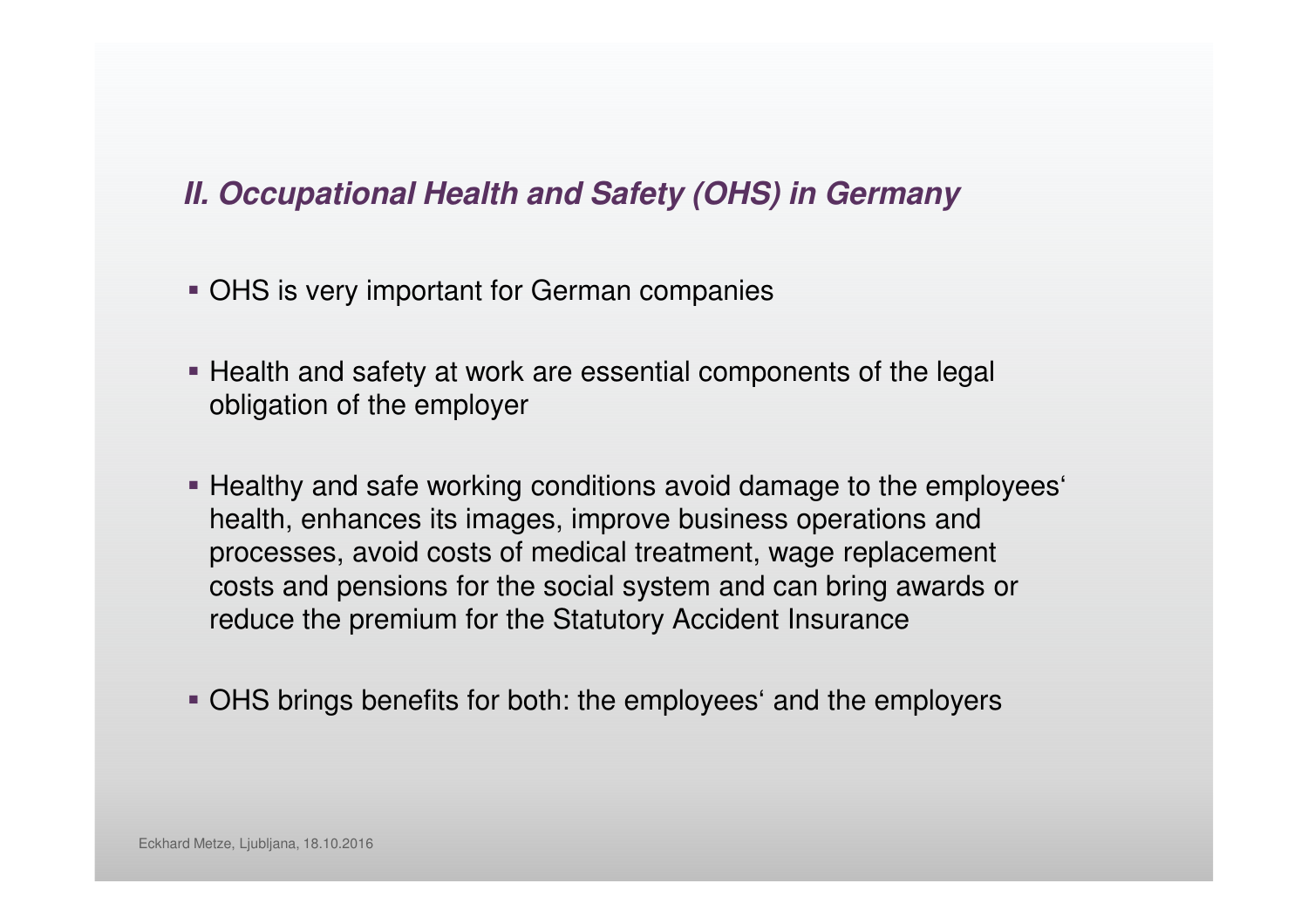- Workplace Health Promotion (WHP) is in contrast to occupational health and safety – voluntary for the companies in Germany.
- Measures concerning WHP go beyond what is required by health and safety legislation. They are voluntary for the employers to offer and voluntary for the employees to take part. And the German employers want them to stay voluntary.
- The statutory health insurance funds are legally bound to provide WHP services which cover activities such as:
	- Analyzing the companies' health situation
	- **Developing proposals for its' improvement**
	- **Supporting the implementation of suggested measures.**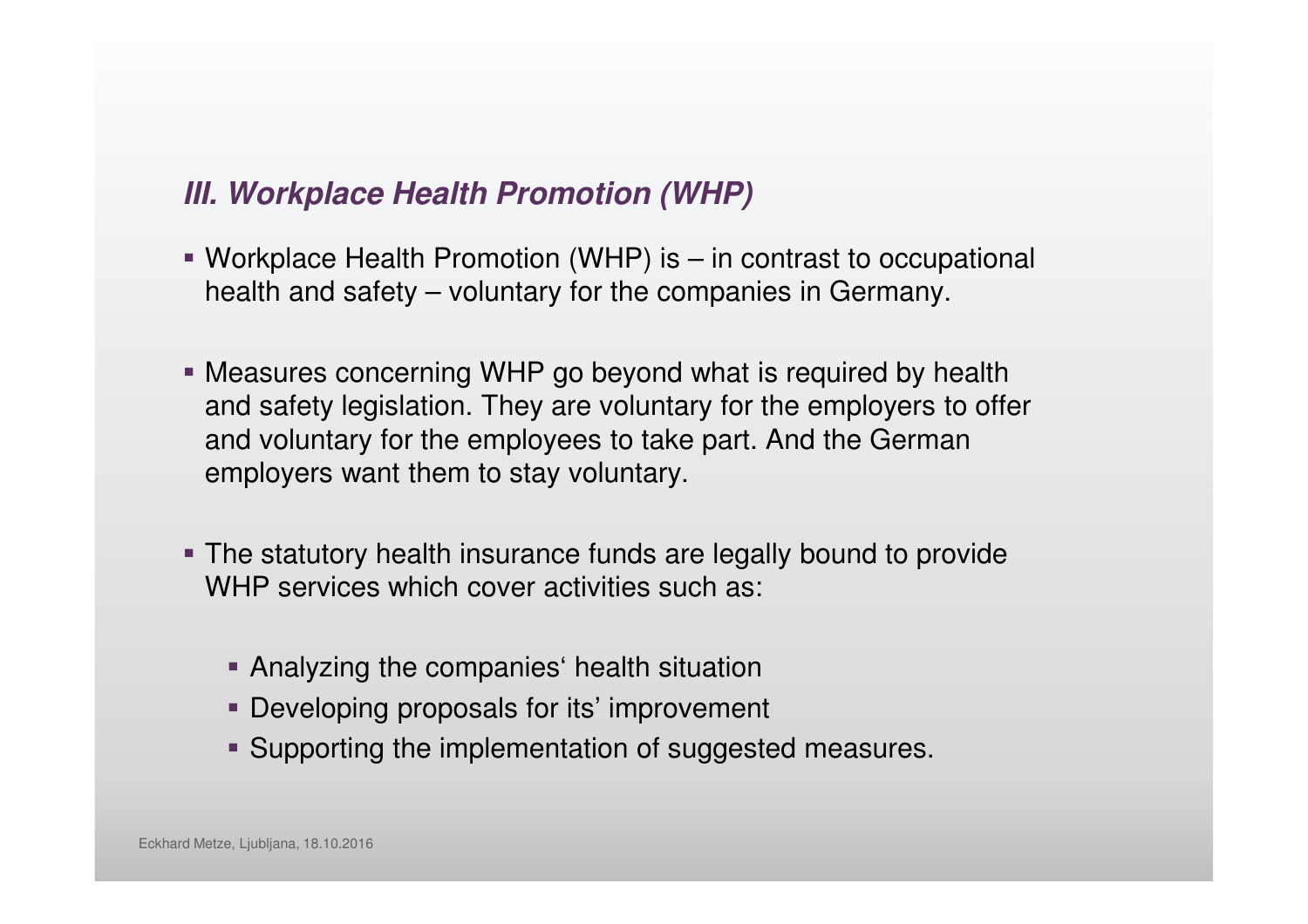- In 2014 German health insurance funds spent 54 Mio. Euro on WHP measures.
- Since July 2015 there is a new law in Germany: The Preventive Health Care Act
	- Strengthens the basis for enhanced co-operation among social security institutions, the federal states and the local authorities in the areas of prevention and health promotion
	- **The health insurance funds have to spent more money on** prevention (starting from 2016):
		- 7 Euro per year and member for prevention measures
		- 2 Euro there off for WHP measures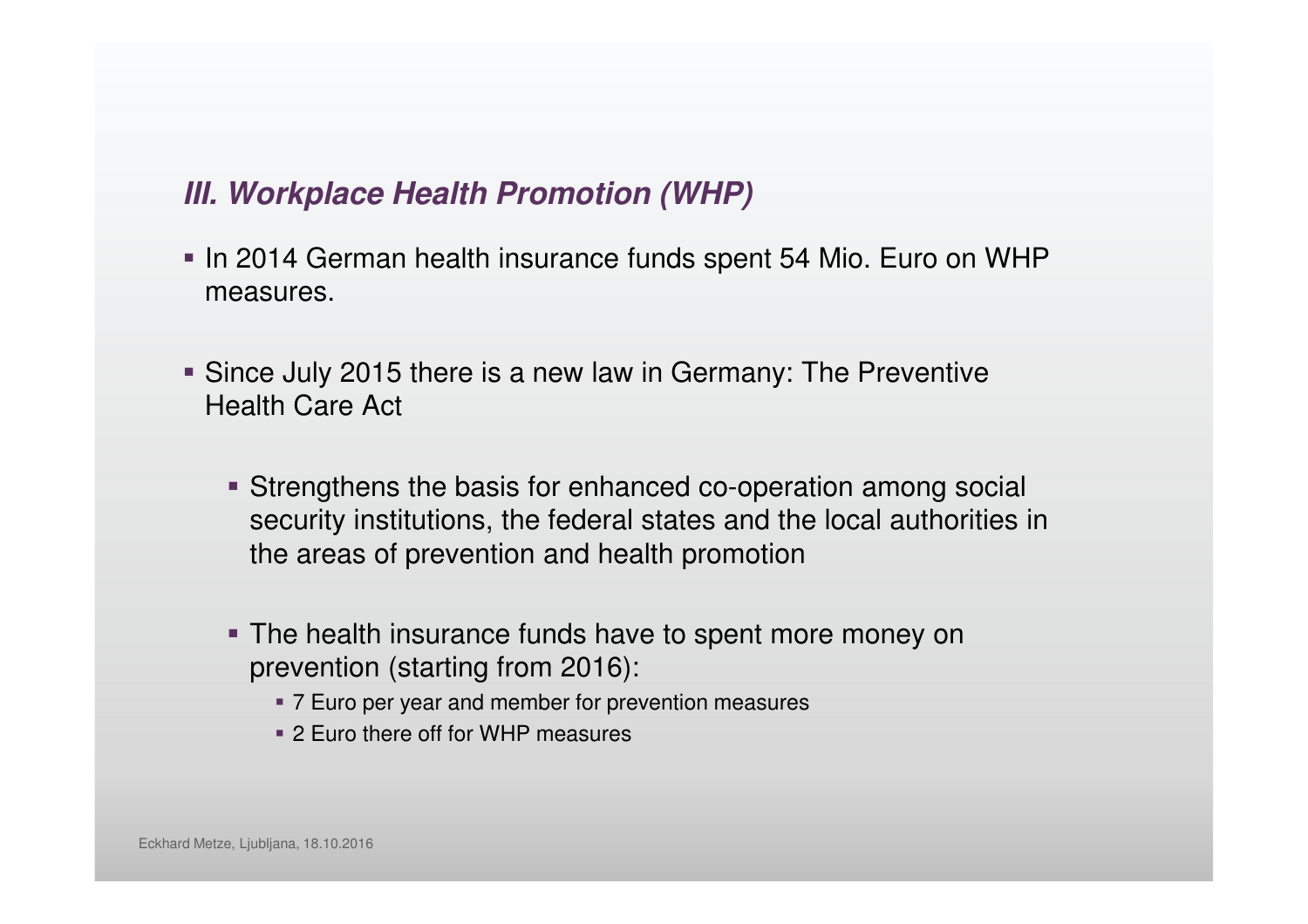A lot of employers conduct WHP measures. The number is increasing. And – in general - the bigger the company, the more WHP measures are usually offered.

Great variety of measures, e.g.:

- Campaigns concerning drug and alcohol abuse
- **Providing healthy food options in canteens**
- **Programs for a healthy back, stress management**
- **Health Checks**
- **Encouraging employees to exercise during the lunch break**
- Supporting employees to join a gym or sports club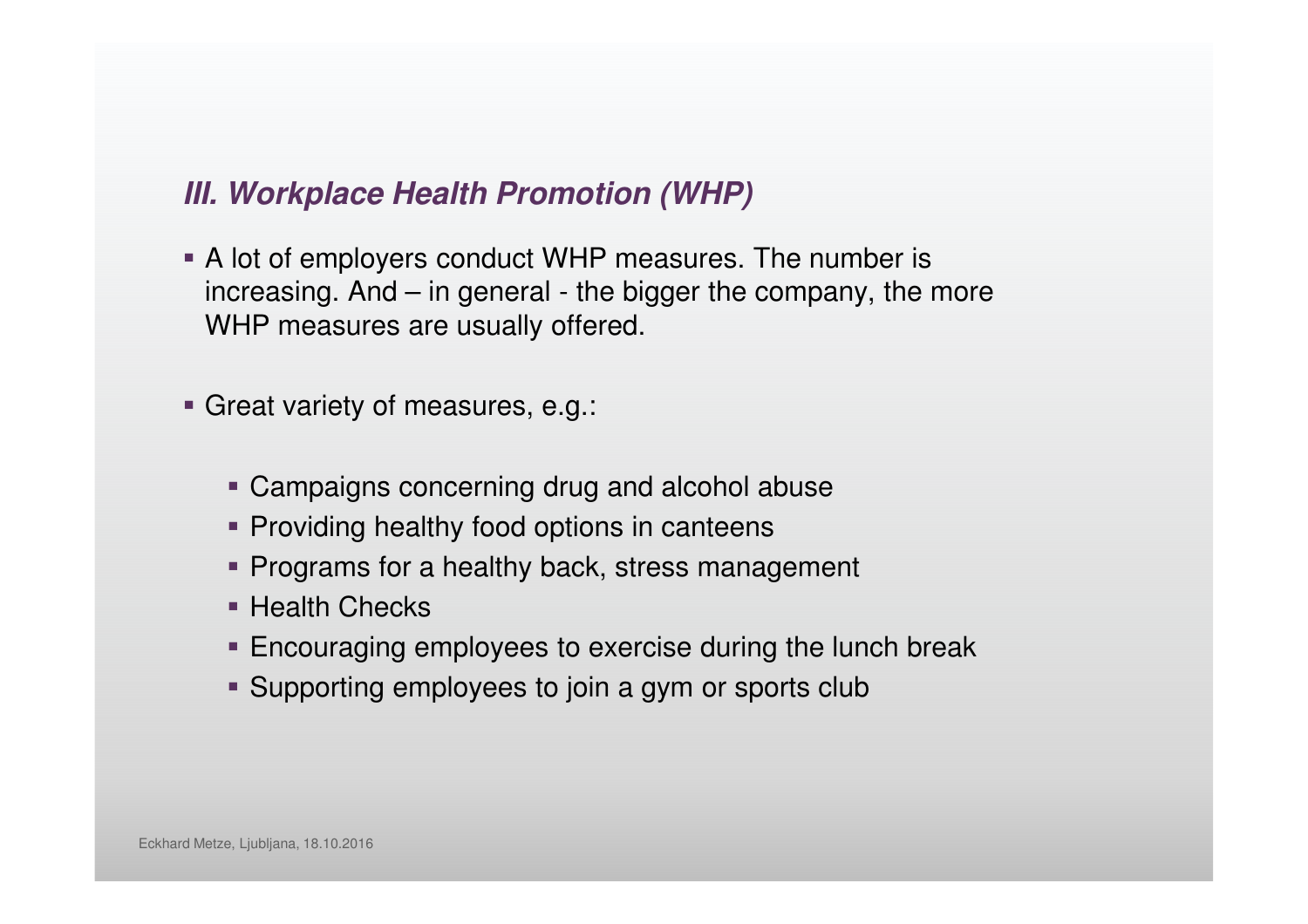- Benefits of WHP:
	- **Increased productivity**
	- **Improved employee satisfaction**
	- **Fewer absences from work**
	- **Improved morale**
	- **Reduced health risks**
	- Reduced medical costs
	- Less staff turnover
	- **Improved company profile**
	- **Attraction of new employees**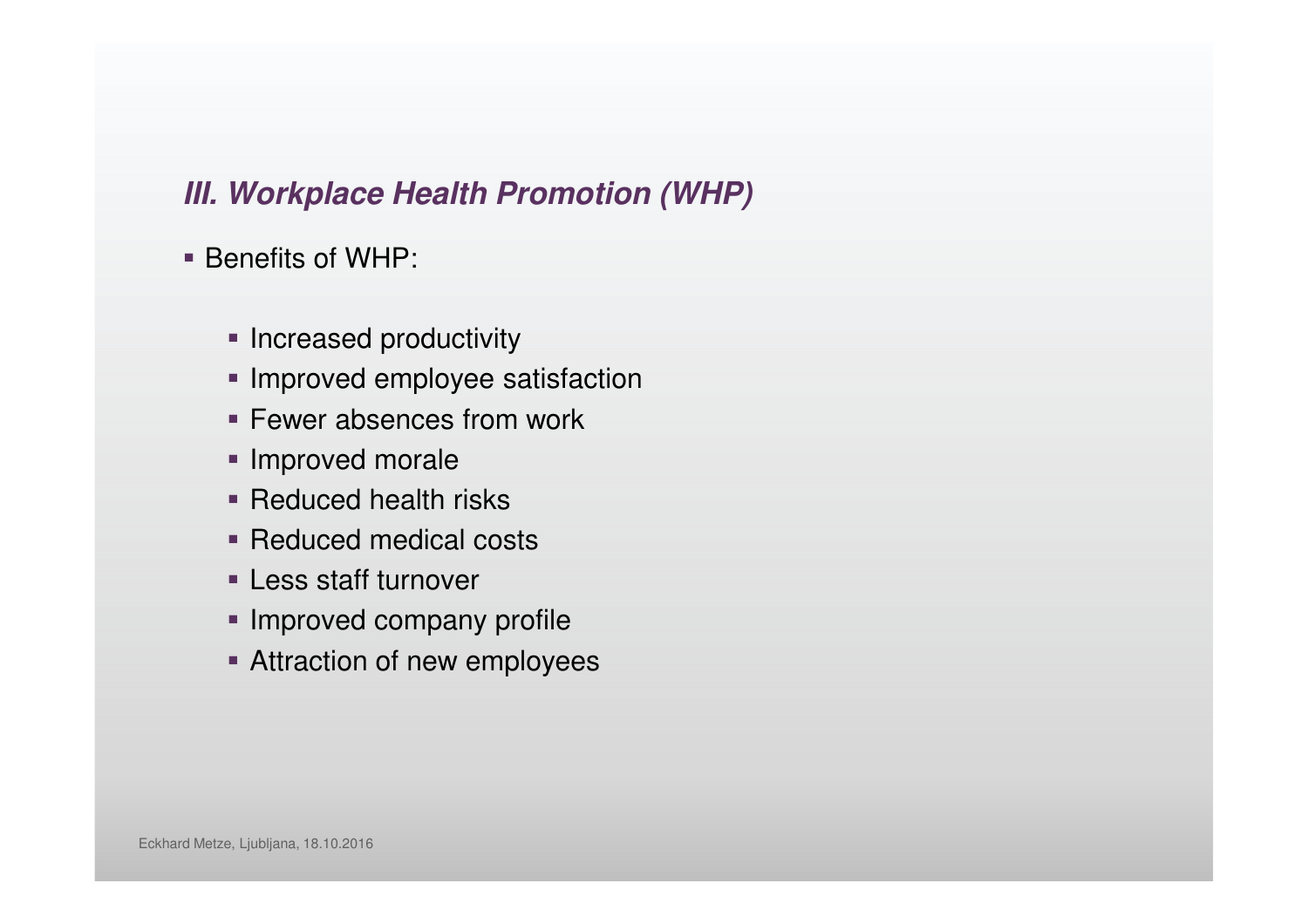- Measures of the company concerning WHP can be tax-free
- Since the beginning of 2009 the German government supports companies, if they are investing in WHP programs. Two possibilities:
	- Measures of WHP which are mainly in the company's own interest: no wage tax has to be paid
	- Independent thereof: If the measure is not mainly in the company's own interest: up to 500 Euro per year and employee, invested in specific WHP-measures, can be tax free
	- **These WHP-measures have to fulfill certain requirements which** are regulated in § 20 and 20 a Social Legislation Code V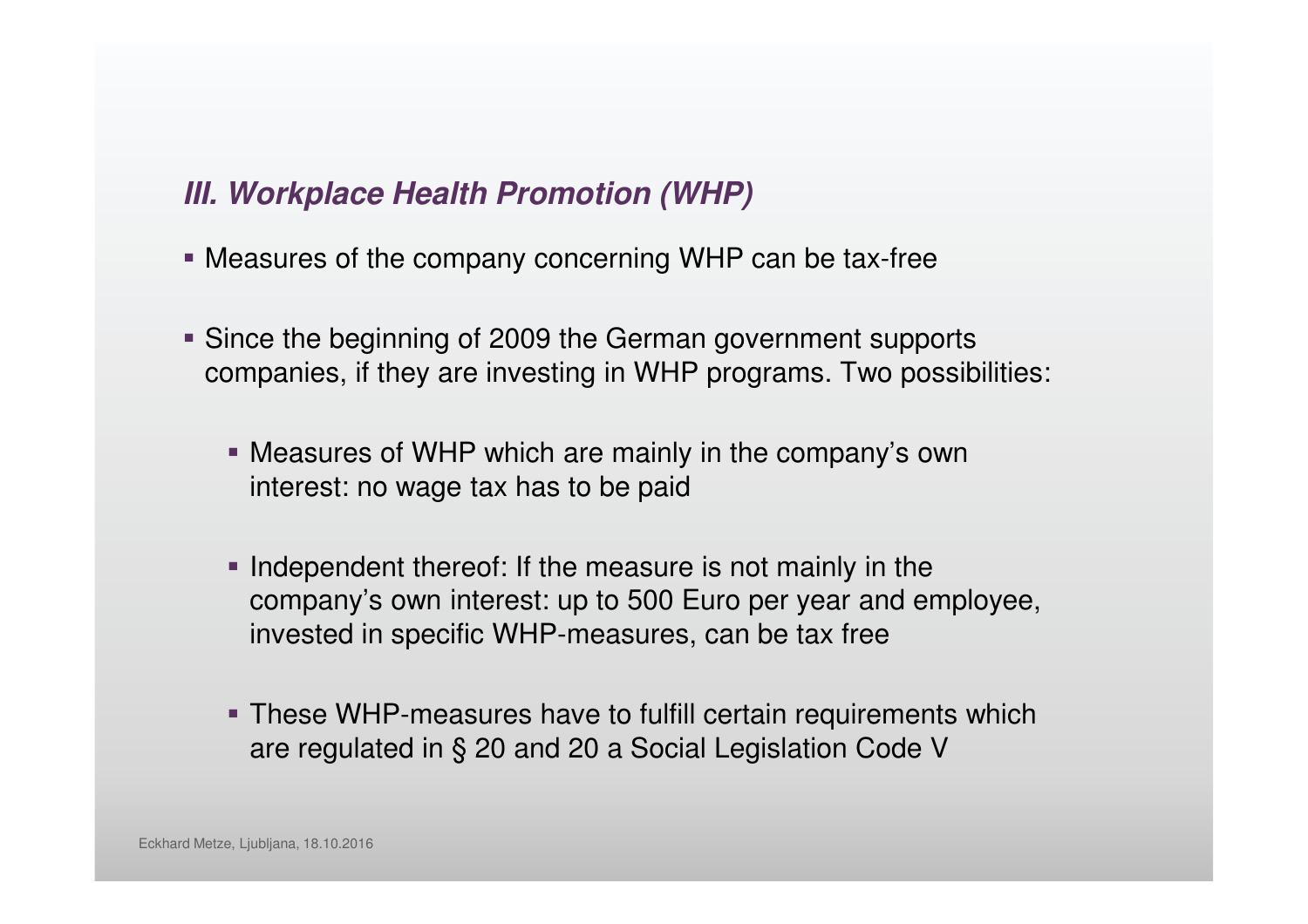- Requirements in the Social Legislation Code concern quality, appropriation and goal-orientation.
- Tax exemption of 500 Euro is not very attractive for the companies, because it is
	- **difficult to differ if the measures are mainly in the company's interest,** or if the measures are more in the interest of the employees. Some companies have problems with their fiscal authorities
	- very bureaucratic to document, which employee has attended what WHP measure and how often. Attendance lists have to be maintained.
		- -> This is all necessary to see if the amount of 500 Euro is reached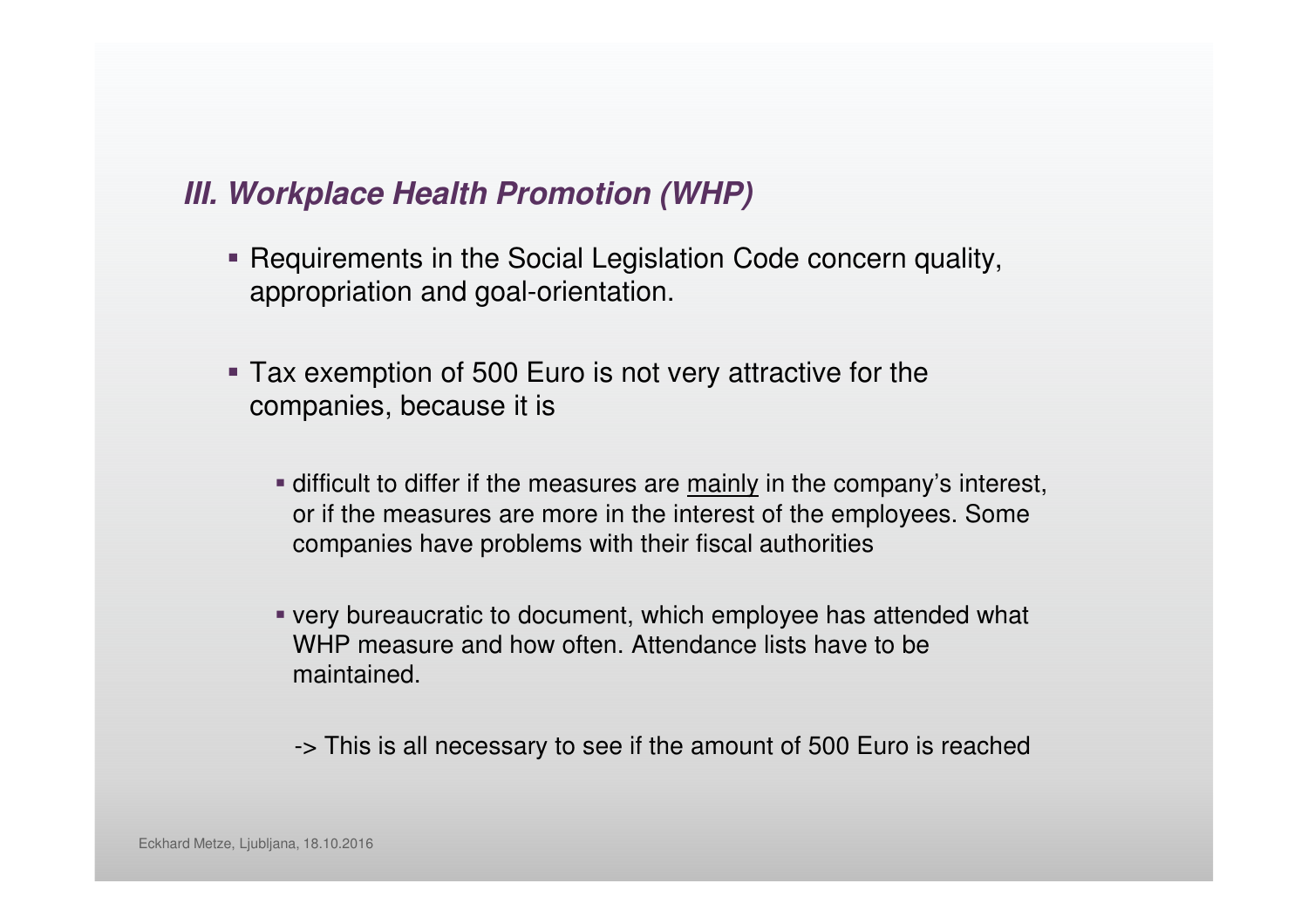- Modifications should be made. Cut-off of 500 Euros should be deleted.
- Nevertheless the WHP measures should still need to fulfill the requirements according to the Social Legislation Code V.
- BDA asked the legislator to do so, but until now, there are no changes planned.
- Independent from that: Because of the ageing workforce and the skills shortage in Germany more and more companies will offer their employees WHP measures.
- But important is also: the employees have  $-$  in the first place  $-$  a responsibility for their health!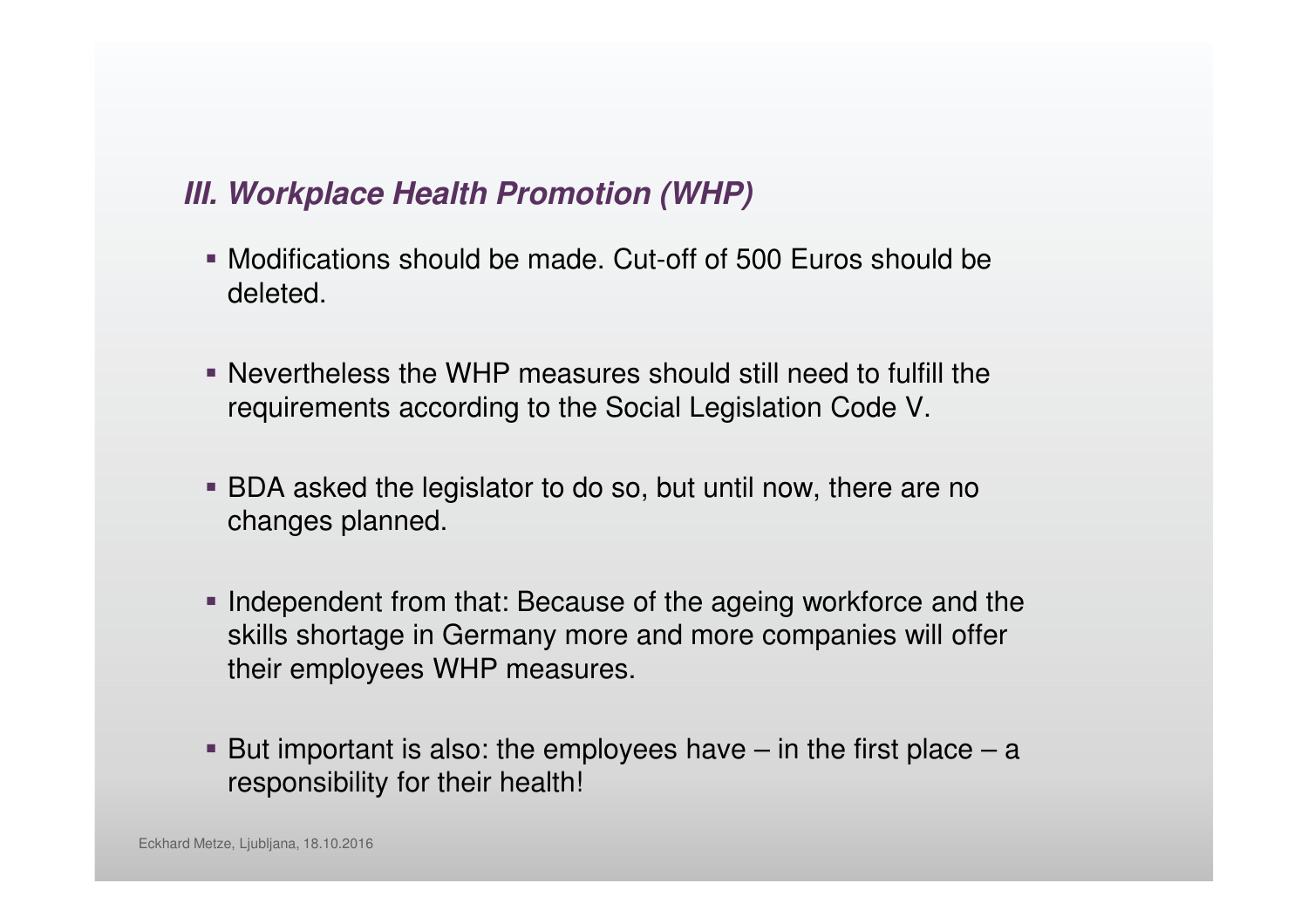## **NO! Standardisation in the Field of Workplace Health Promotion (WHP)**

- As before mentioned WHP is a voluntary task of the employer
- Standardisation in this field opens the field for certifier s
- **This could produce a lot of costs for the enterprises**
- Especially SME`s might have problems in fullfilling the standard
- **Better would be solutions in the form of guidelines**
- These guidelines could better follow the needs and expectations of enterprises of different size and industry sectors
- **Health promotion is not only the task of companies**
- **First every single person is responsible for his health**
- **Furtheron it is a Question of the whole society**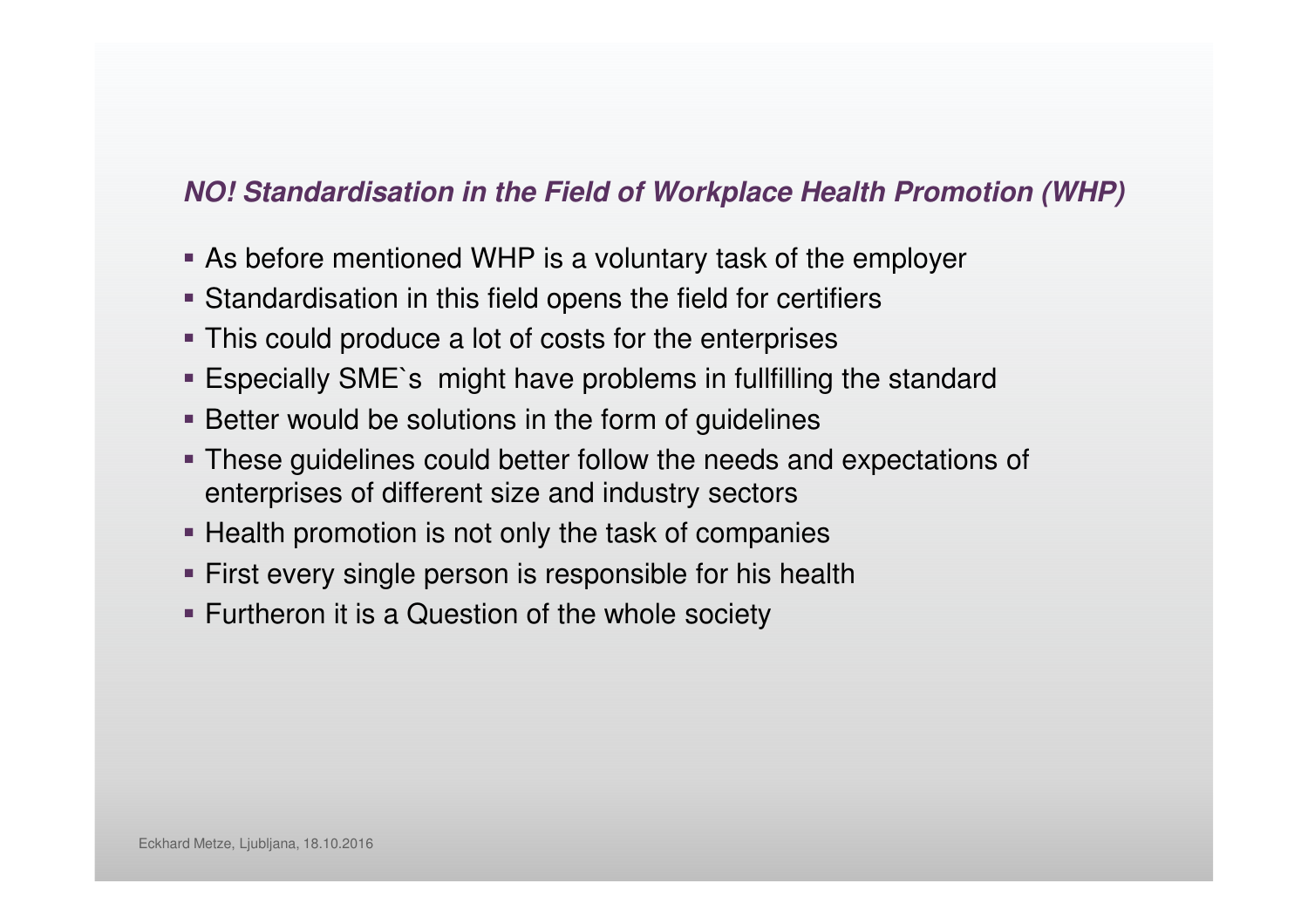#### **IV. Conclusions**

- Occupational safety and health and workplace health promotion are very important for German companies. The companies offer a lot of measures for the health of their employees.
- Measures in these areas are important for social and economic reasons.
- **Incentives are important for companies to conduct those measures,** but they are not essential.
- **Due to the ageing of the workforce and skills shortage it is getting** more and more important for companies to look after the health of the employees. But the employees also have to assume responsibility for their own health!
- No Standardisation is needed in this voluntary field